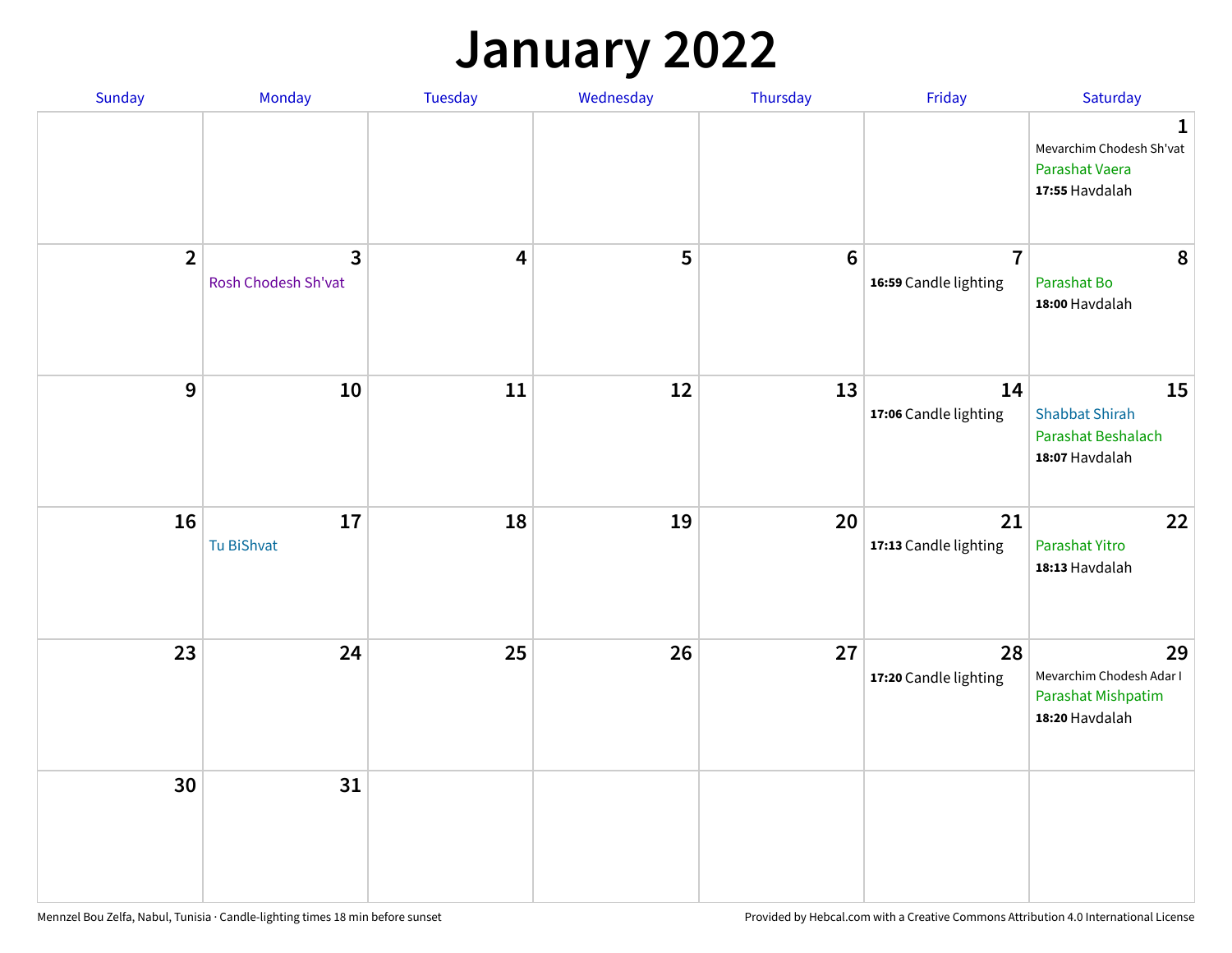# **February 2022**

| Sunday | Monday                  | <b>Tuesday</b>                      | Wednesday                             | Thursday | Friday                                           | Saturday                                                                                          |
|--------|-------------------------|-------------------------------------|---------------------------------------|----------|--------------------------------------------------|---------------------------------------------------------------------------------------------------|
|        |                         | $\mathbf{1}$<br>Rosh Chodesh Adar I | $\overline{2}$<br>Rosh Chodesh Adar I | 3        | $\overline{\mathbf{4}}$<br>17:28 Candle lighting | 5<br>Parashat Terumah<br>18:27 Havdalah                                                           |
| $6\,$  | $\overline{\mathbf{7}}$ | 8                                   | 9                                     | 10       | 11<br>17:35 Candle lighting                      | 12<br>Parashat Tetzaveh<br>18:34 Havdalah                                                         |
| 13     | 14                      | 15<br><b>Purim Katan</b>            | 16                                    | 17       | 18<br>17:43 Candle lighting                      | 19<br>Parashat Ki Tisa<br>18:41 Havdalah                                                          |
| 20     | 21                      | 22                                  | 23                                    | 24       | 25<br>17:50 Candle lighting                      | 26<br><b>Shabbat Shekalim</b><br>Mevarchim Chodesh Adar II<br>Parashat Vayakhel<br>18:48 Havdalah |
| 27     | 28                      |                                     |                                       |          |                                                  |                                                                                                   |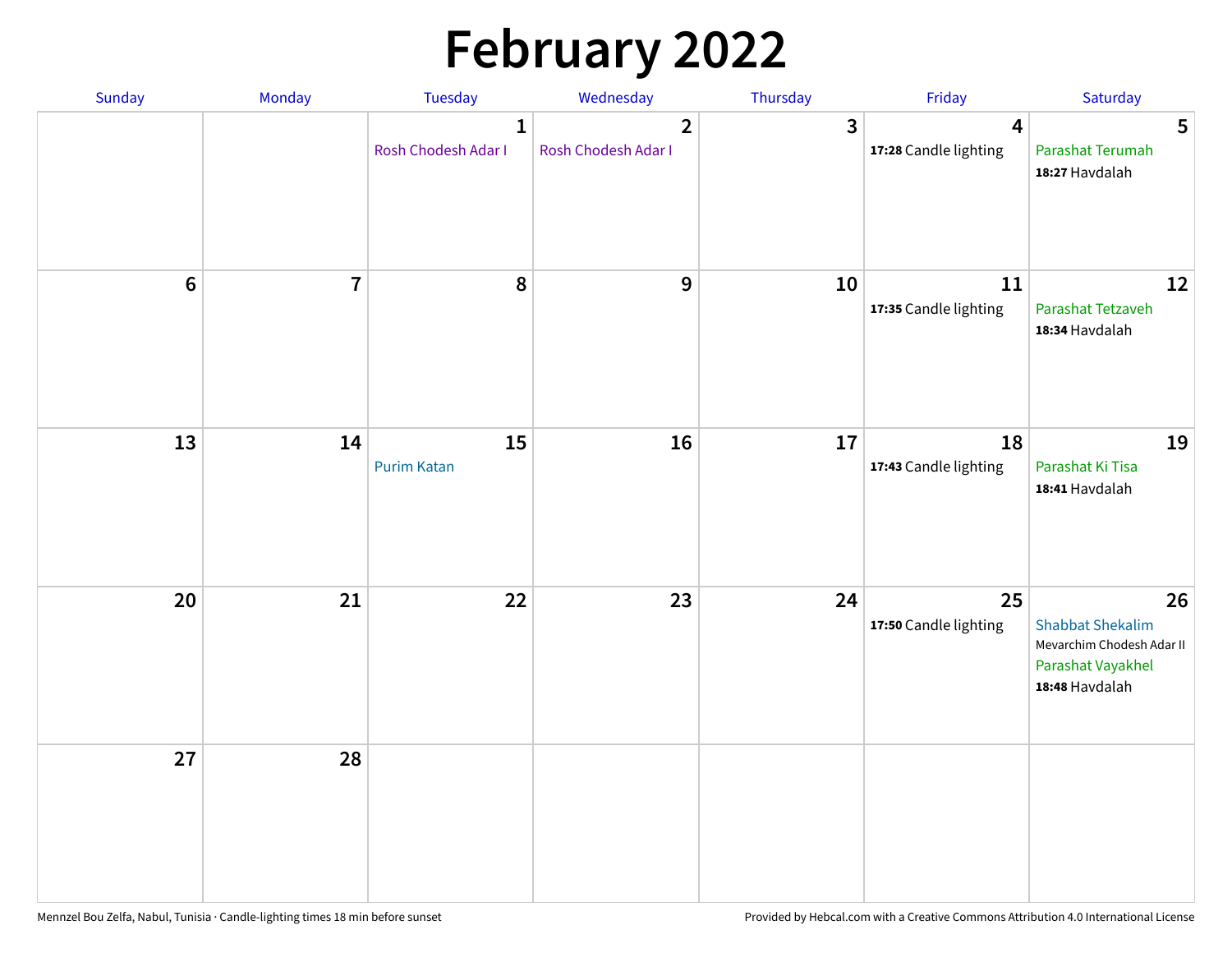## **March 2022**

| Sunday         | Monday         | Tuesday      | Wednesday                                                                                | Thursday                  | Friday                                              | Saturday                                                                                   |
|----------------|----------------|--------------|------------------------------------------------------------------------------------------|---------------------------|-----------------------------------------------------|--------------------------------------------------------------------------------------------|
|                |                | $\mathbf{1}$ | $\overline{2}$                                                                           | 3<br>Rosh Chodesh Adar II | 4<br>Rosh Chodesh Adar II<br>17:56 Candle lighting  | 5<br>Parashat Pekudei<br>18:54 Havdalah                                                    |
| $6\phantom{1}$ | $\overline{7}$ | 8            | $9$                                                                                      | 10                        | 11<br>18:03 Candle lighting                         | 12<br><b>Shabbat Zachor</b><br>Parashat Vayikra<br>19:00 Havdalah                          |
| 13             | 14             | 15           | 16<br>05:11 Fast begins<br><b>Ta'anit Esther</b><br>18:57 Fast ends<br><b>Erev Purim</b> | 17<br>Purim               | 18<br><b>Shushan Purim</b><br>18:09 Candle lighting | 19<br>Parashat Tzav<br>19:07 Havdalah                                                      |
| 20             | 21             | 22           | 23                                                                                       | 24                        | 25<br>18:15 Candle lighting                         | 26<br><b>Shabbat Parah</b><br>Mevarchim Chodesh Nisan<br>Parashat Shmini<br>19:13 Havdalah |
| 27             | 28             | 29           | 30                                                                                       | 31                        |                                                     |                                                                                            |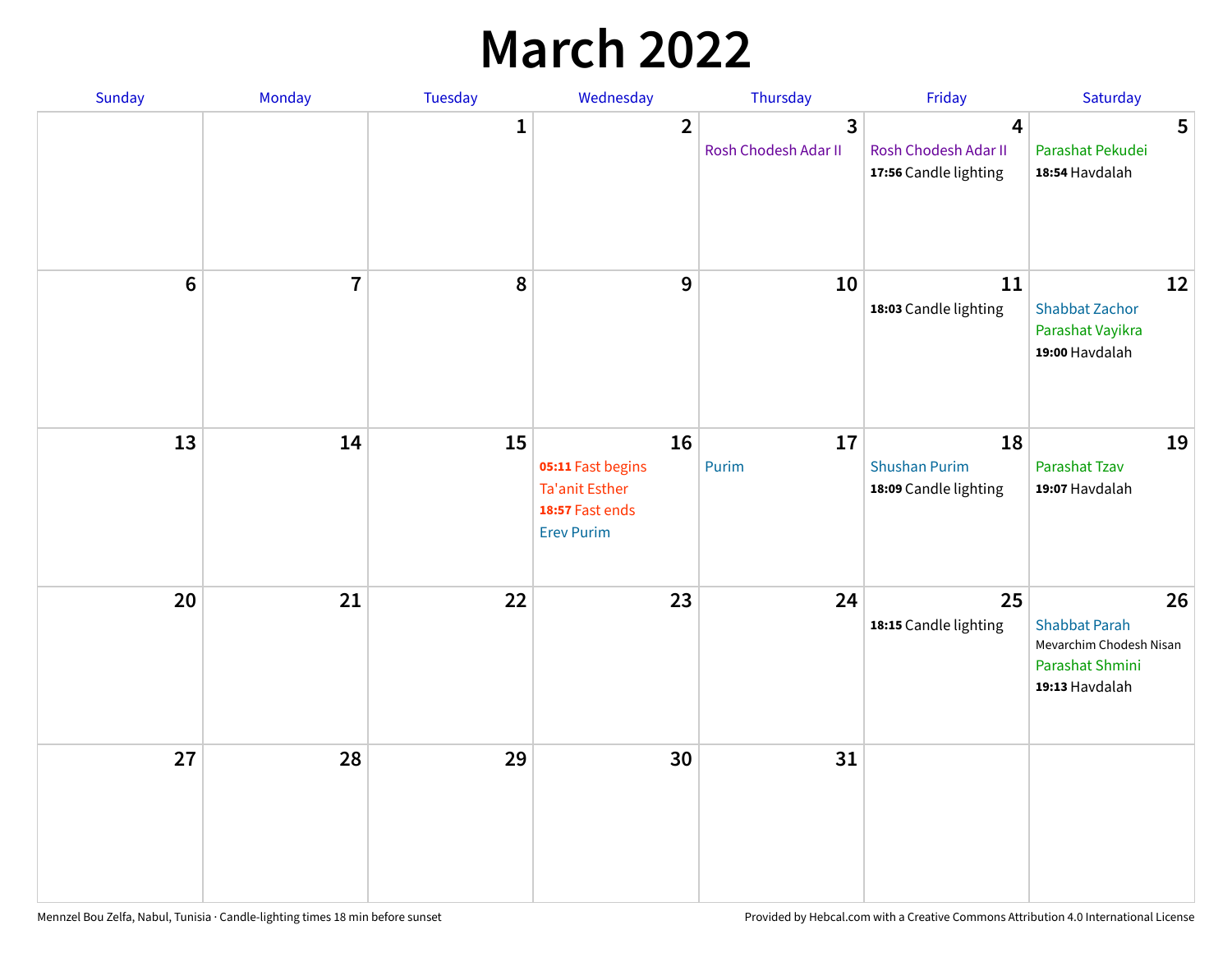## **April 2022**

| Sunday                                   | <b>Monday</b>           | <b>Tuesday</b>         | Wednesday             | Thursday                                        | Friday                                                                                            | Saturday                                                                                                   |
|------------------------------------------|-------------------------|------------------------|-----------------------|-------------------------------------------------|---------------------------------------------------------------------------------------------------|------------------------------------------------------------------------------------------------------------|
|                                          |                         |                        |                       |                                                 | $\mathbf{1}$<br>18:21 Candle lighting                                                             | $\mathbf{2}$<br><b>Shabbat HaChodesh</b><br>Rosh Chodesh Nisan<br><b>Parashat Tazria</b><br>19:19 Havdalah |
| 3                                        | 4                       | 5                      | $\bf 6$               | $\overline{7}$                                  | 8<br>18:27 Candle lighting                                                                        | 9<br><b>Shabbat HaGadol</b><br>Parashat Metzora<br>19:26 Havdalah                                          |
| 10                                       | 11<br>Yom HaAliyah      | 12                     | 13                    | 14                                              | 15<br>04:23 Fast begins<br><b>Ta'anit Bechorot</b><br><b>Erev Pesach</b><br>18:33 Candle lighting | 16<br>Pesach I<br>19:33 Candle lighting                                                                    |
| 17<br><b>Pesach II</b><br>19:34 Havdalah | 18<br>Pesach III (CH"M) | 19<br>Pesach IV (CH"M) | 20<br>Pesach V (CH"M) | 21<br>Pesach VI (CH"M)<br>18:39 Candle lighting | 22<br><b>Pesach VII</b><br>18:40 Candle lighting                                                  | 23<br><b>Pesach VIII</b><br>19:40 Havdalah                                                                 |
| 24                                       | 25                      | 26                     | 27                    | 28<br>Yom HaShoah                               | 29<br>18:46 Candle lighting                                                                       | 30<br>Mevarchim Chodesh Iyyar<br>Parashat Achrei Mot<br>19:47 Havdalah                                     |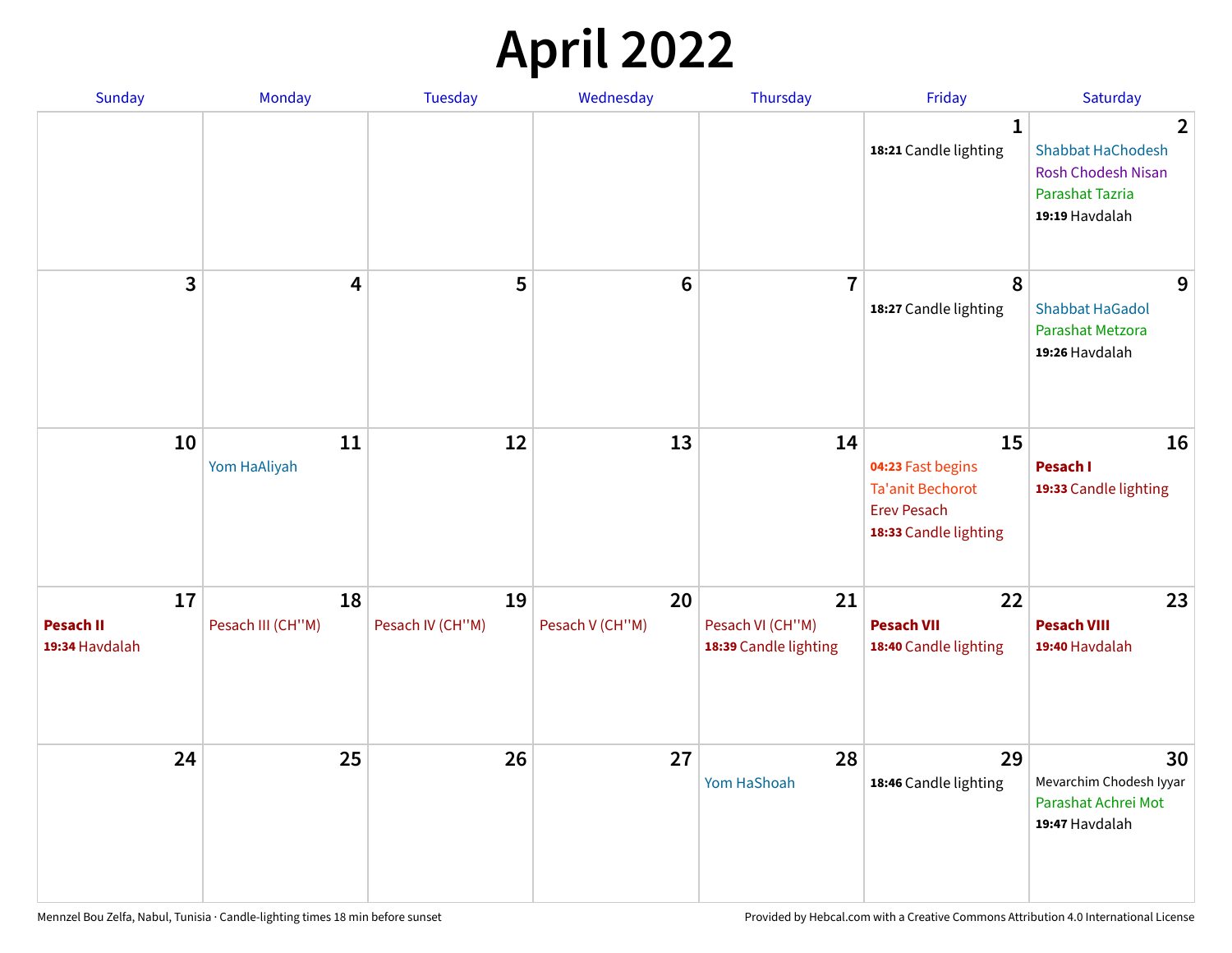## **May 2022**

| Sunday                             | Monday                               | Tuesday                         | Wednesday          | Thursday            | Friday                                  | Saturday                                                               |
|------------------------------------|--------------------------------------|---------------------------------|--------------------|---------------------|-----------------------------------------|------------------------------------------------------------------------|
| $\mathbf{1}$<br>Rosh Chodesh Iyyar | $\overline{2}$<br>Rosh Chodesh Iyyar | 3                               | 4<br>Yom HaZikaron | 5<br>Yom HaAtzma'ut | $6\phantom{1}$<br>18:52 Candle lighting | $\overline{7}$<br>Parashat Kedoshim<br>19:54 Havdalah                  |
| 8                                  | 9                                    | 10                              | 11                 | 12                  | 13<br>18:58 Candle lighting             | 14<br><b>Parashat Emor</b><br>20:00 Havdalah                           |
| 15<br>Pesach Sheni                 | 16                                   | 17                              | 18                 | 19<br>Lag BaOmer    | 20<br>19:04 Candle lighting             | 21<br>Parashat Behar<br>20:07 Havdalah                                 |
| 22                                 | 23                                   | 24                              | 25                 | 26                  | 27<br>19:09 Candle lighting             | 28<br>Mevarchim Chodesh Sivan<br>Parashat Bechukotai<br>20:13 Havdalah |
| 29<br>Yom Yerushalayim             | 30                                   | 31<br><b>Rosh Chodesh Sivan</b> |                    |                     |                                         |                                                                        |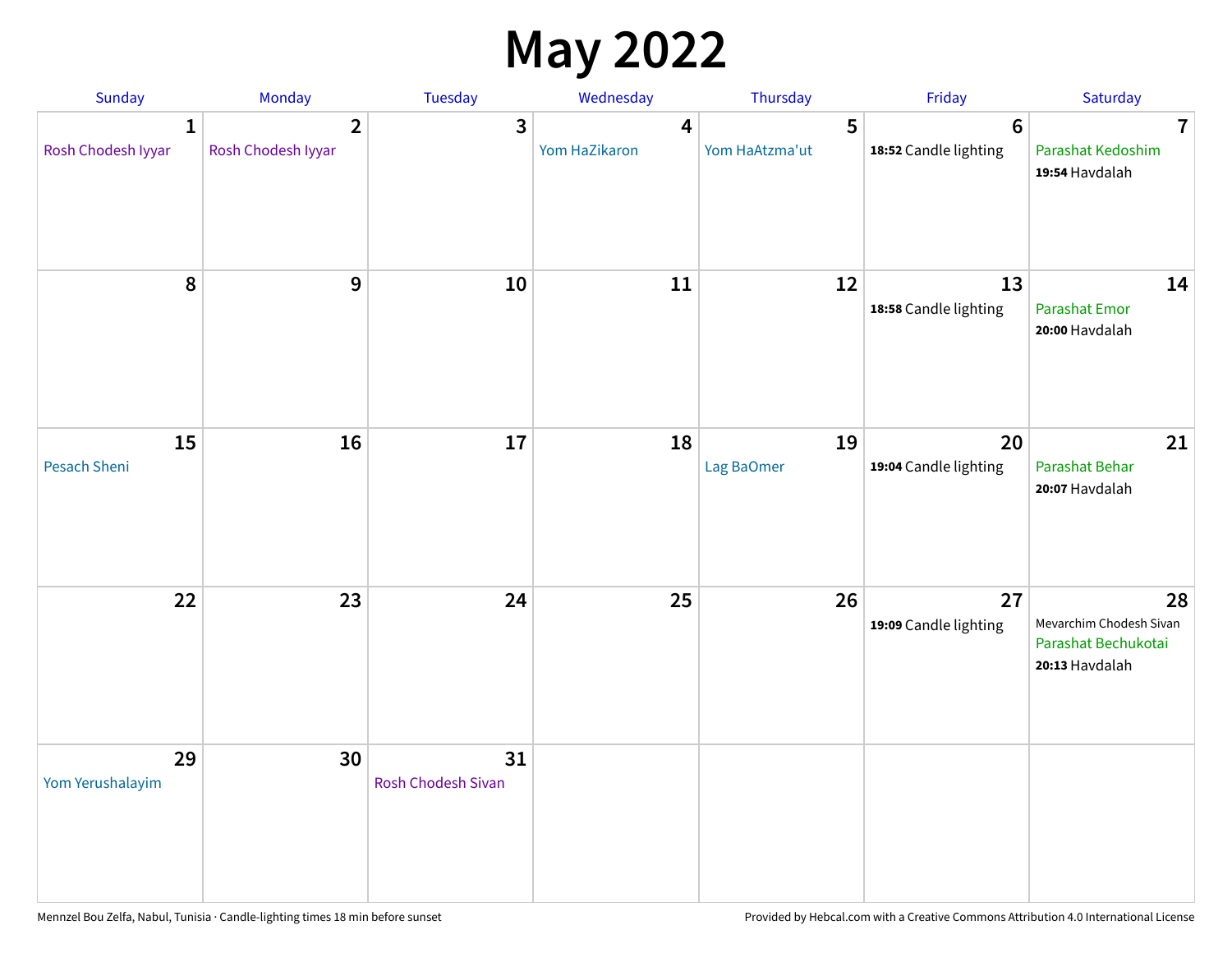#### **June 2022**

| Sunday                                         | Monday                                                | Tuesday        | Wednesday                       | Thursday                        | Friday                      | Saturday                                                               |
|------------------------------------------------|-------------------------------------------------------|----------------|---------------------------------|---------------------------------|-----------------------------|------------------------------------------------------------------------|
|                                                |                                                       |                | 1                               | $\overline{2}$                  | 3<br>19:14 Candle lighting  | 4<br><b>Erev Shavuot</b><br>Parashat Bamidbar<br>20:18 Candle lighting |
| 5<br><b>Shavuot I</b><br>20:19 Candle lighting | $6\phantom{1}$<br><b>Shavuot II</b><br>20:19 Havdalah | $\overline{7}$ | 8                               | 9                               | 10<br>19:17 Candle lighting | 11<br><b>Parashat Nasso</b><br>20:22 Havdalah                          |
| 12                                             | 13                                                    | 14             | 15                              | 16                              | 17<br>19:20 Candle lighting | 18<br>Parashat Beha'alotcha<br>20:25 Havdalah                          |
| 19                                             | 20                                                    | 21             | 22                              | 23                              | 24<br>19:22 Candle lighting | 25<br>Mevarchim Chodesh Tamuz<br>Parashat Sh'lach<br>20:26 Havdalah    |
| 26                                             | 27                                                    | 28             | 29<br><b>Rosh Chodesh Tamuz</b> | 30<br><b>Rosh Chodesh Tamuz</b> |                             |                                                                        |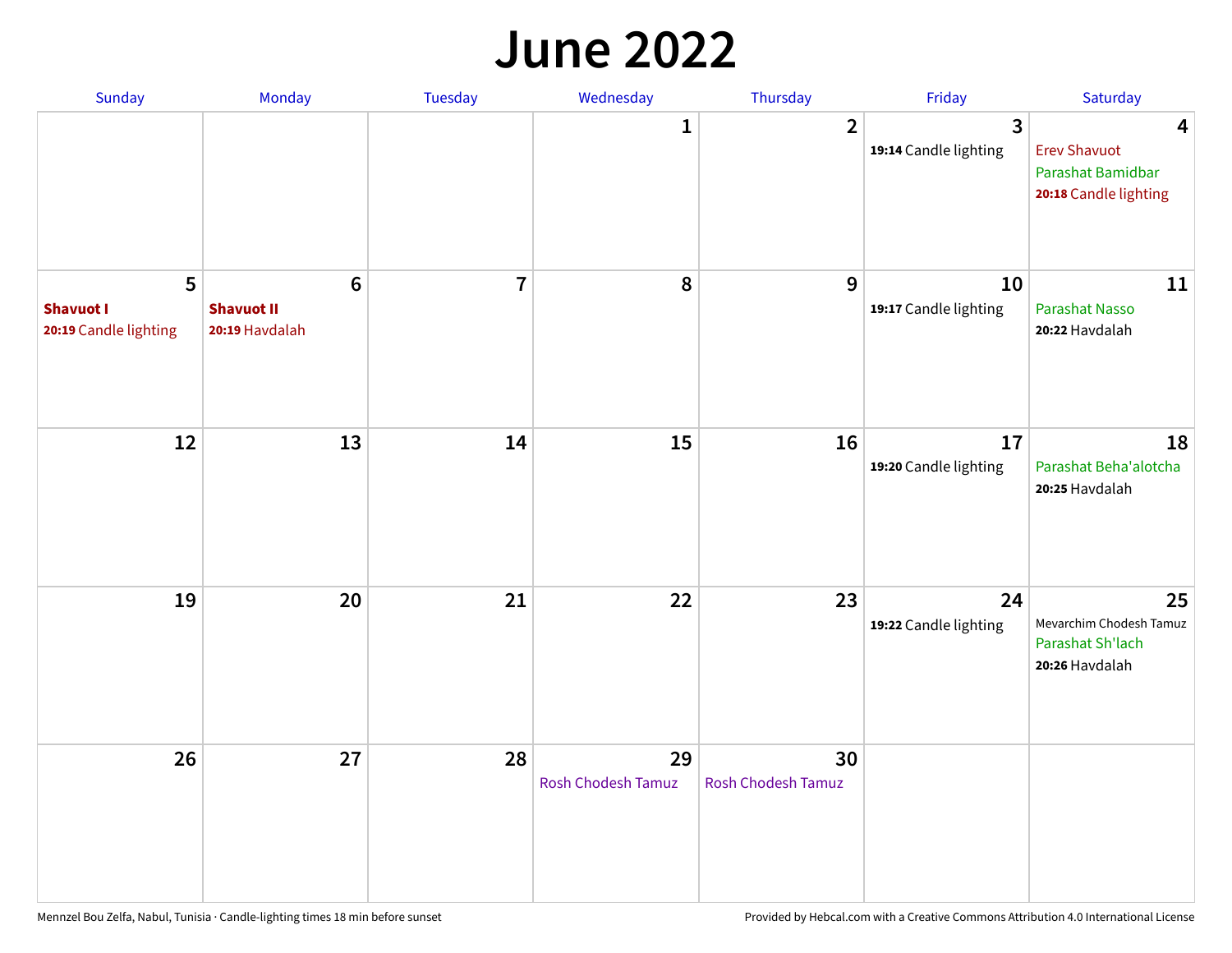## **July 2022**

| Sunday                                                           | Monday                  | Tuesday | Wednesday | Thursday       | Friday                                         | Saturday                                                                |
|------------------------------------------------------------------|-------------------------|---------|-----------|----------------|------------------------------------------------|-------------------------------------------------------------------------|
|                                                                  |                         |         |           |                | $\mathbf{1}$<br>19:22 Candle lighting          | $\overline{2}$<br>Parashat Korach<br>20:26 Havdalah                     |
| $\mathbf{3}$                                                     | $\overline{\mathbf{4}}$ | 5       | $\bf 6$   | $\overline{7}$ | 8<br>19:21 Candle lighting                     | 9<br>Parashat Chukat<br>20:24 Havdalah                                  |
| 10                                                               | 11                      | 12      | 13        | 14             | 15<br>19:18 Candle lighting                    | 16<br><b>Parashat Balak</b><br>20:21 Havdalah                           |
| 17<br>03:39 Fast begins<br><b>Tzom Tammuz</b><br>20:11 Fast ends | 18                      | 19      | 20        | 21             | 22<br>19:14 Candle lighting                    | 23<br>Mevarchim Chodesh Av<br><b>Parashat Pinchas</b><br>20:15 Havdalah |
| 24                                                               | 25                      | 26      | 27        | 28             | 29<br>Rosh Chodesh Av<br>19:08 Candle lighting | 30<br>Parashat Matot-Masei<br>20:09 Havdalah                            |
| 31                                                               |                         |         |           |                |                                                |                                                                         |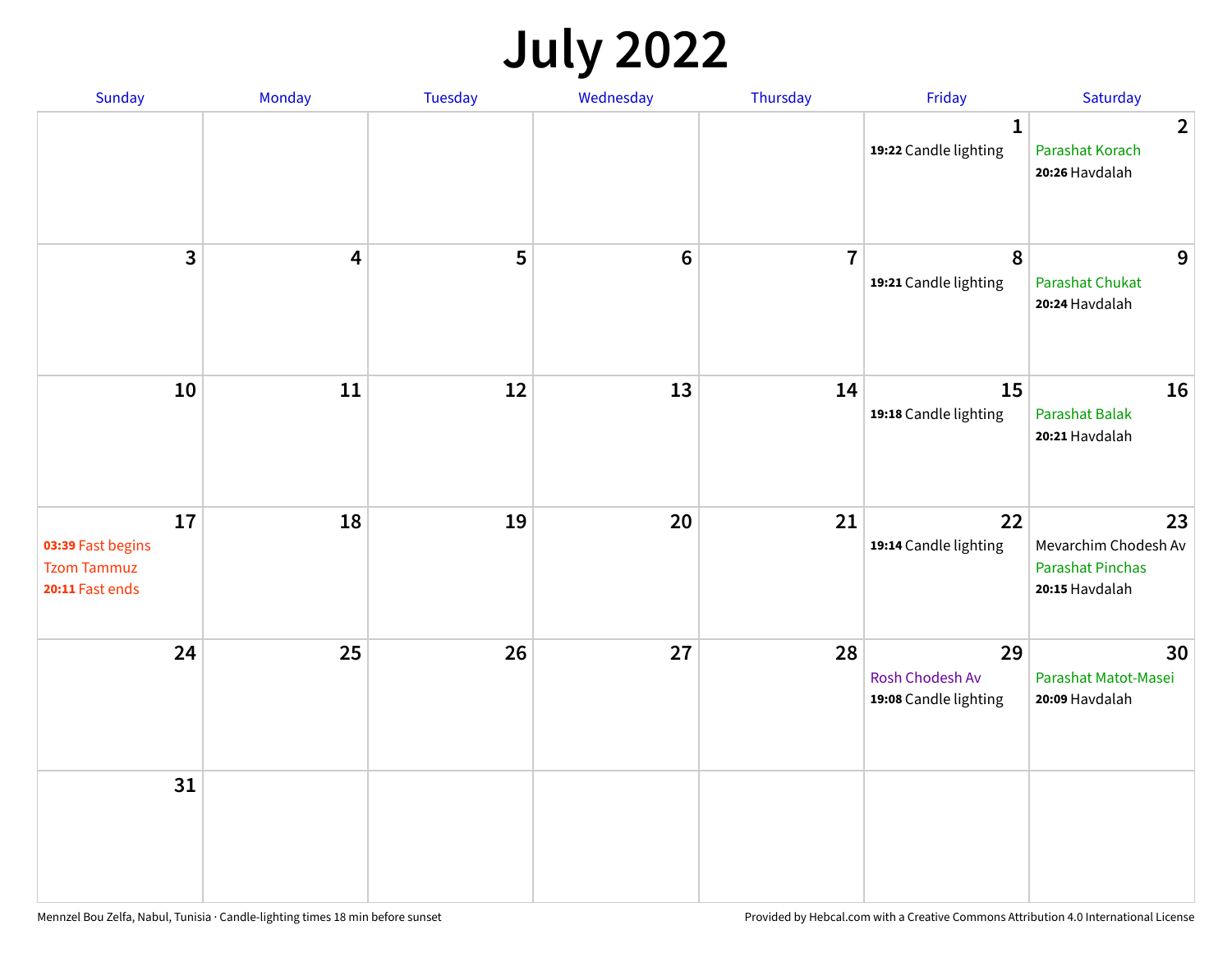## **August 2022**

| Sunday                                                      | Monday       | Tuesday        | Wednesday | Thursday | Friday                                 | Saturday                                                                                                                       |
|-------------------------------------------------------------|--------------|----------------|-----------|----------|----------------------------------------|--------------------------------------------------------------------------------------------------------------------------------|
|                                                             | $\mathbf{1}$ | $\overline{2}$ | 3         | 4        | 5<br>19:02 Candle lighting             | $6\phantom{1}6$<br><b>Shabbat Chazon</b><br>19:19 Fast begins<br>Erev Tish'a B'Av<br><b>Parashat Devarim</b><br>20:01 Havdalah |
| $\overline{7}$<br>Tish'a B'Av (observed)<br>19:52 Fast ends | 8            | 9              | 10        | 11       | 12<br>Tu B'Av<br>18:54 Candle lighting | 13<br><b>Shabbat Nachamu</b><br>Parashat Vaetchanan<br>19:53 Havdalah                                                          |
| 14                                                          | 15           | 16             | 17        | 18       | 19<br>18:45 Candle lighting            | 20<br>Mevarchim Chodesh Elul<br>Parashat Eikev<br>19:43 Havdalah                                                               |
| 21                                                          | 22           | 23             | 24        | 25       | 26<br>18:36 Candle lighting            | 27<br>Rosh Chodesh Elul<br>Parashat Re'eh<br>19:33 Havdalah                                                                    |
| 28<br>Rosh Hashana LaBehemot<br>Rosh Chodesh Elul           | 29           | 30             | 31        |          |                                        |                                                                                                                                |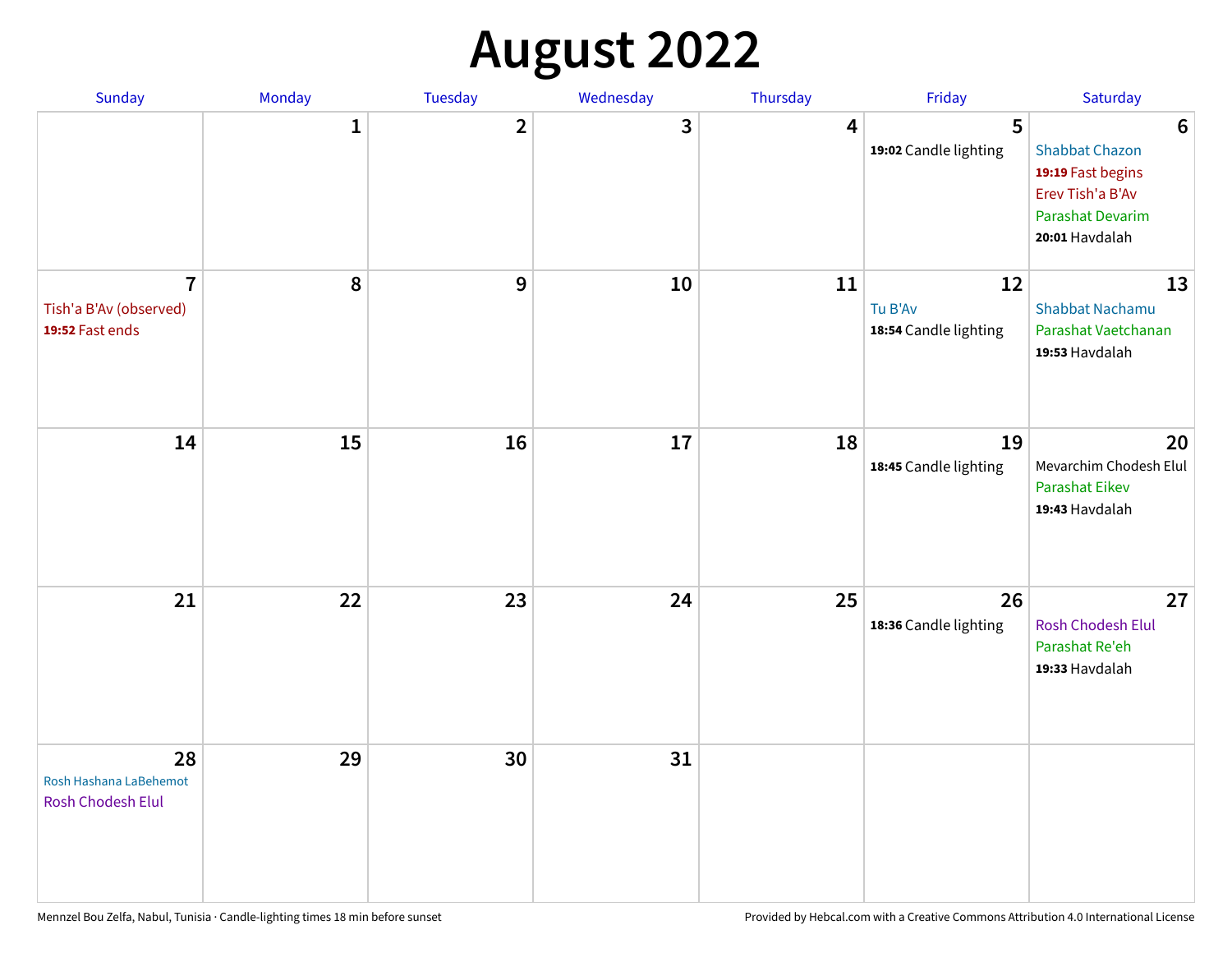## **September 2022**

| Sunday                                           | Monday                                           | Tuesday                                        | Wednesday                                                          | Thursday     | Friday                                  | Saturday                                                  |
|--------------------------------------------------|--------------------------------------------------|------------------------------------------------|--------------------------------------------------------------------|--------------|-----------------------------------------|-----------------------------------------------------------|
|                                                  |                                                  |                                                |                                                                    | $\mathbf{1}$ | $\overline{2}$<br>18:26 Candle lighting | 3<br><b>Parashat Shoftim</b><br>19:22 Havdalah            |
| $\overline{\mathbf{4}}$                          | 5                                                | $6\phantom{1}6$                                | $\overline{7}$                                                     | 8            | 9<br>18:16 Candle lighting              | 10<br>Parashat Ki Teitzei<br>19:12 Havdalah               |
| $11\,$                                           | 12                                               | 13                                             | 14                                                                 | 15           | 16<br>18:05 Candle lighting             | 17<br>Leil Selichot<br>Parashat Ki Tavo<br>19:01 Havdalah |
| 18                                               | 19                                               | 20                                             | 21                                                                 | 22           | 23<br>17:55 Candle lighting             | 24<br>Parashat Nitzavim<br>18:50 Havdalah                 |
| 25<br>Erev Rosh Hashana<br>17:52 Candle lighting | 26<br>Rosh Hashana 5783<br>18:47 Candle lighting | 27<br><b>Rosh Hashana II</b><br>18:46 Havdalah | 28<br>04:54 Fast begins<br><b>Tzom Gedaliah</b><br>18:37 Fast ends | 29           | 30<br>17:44 Candle lighting             |                                                           |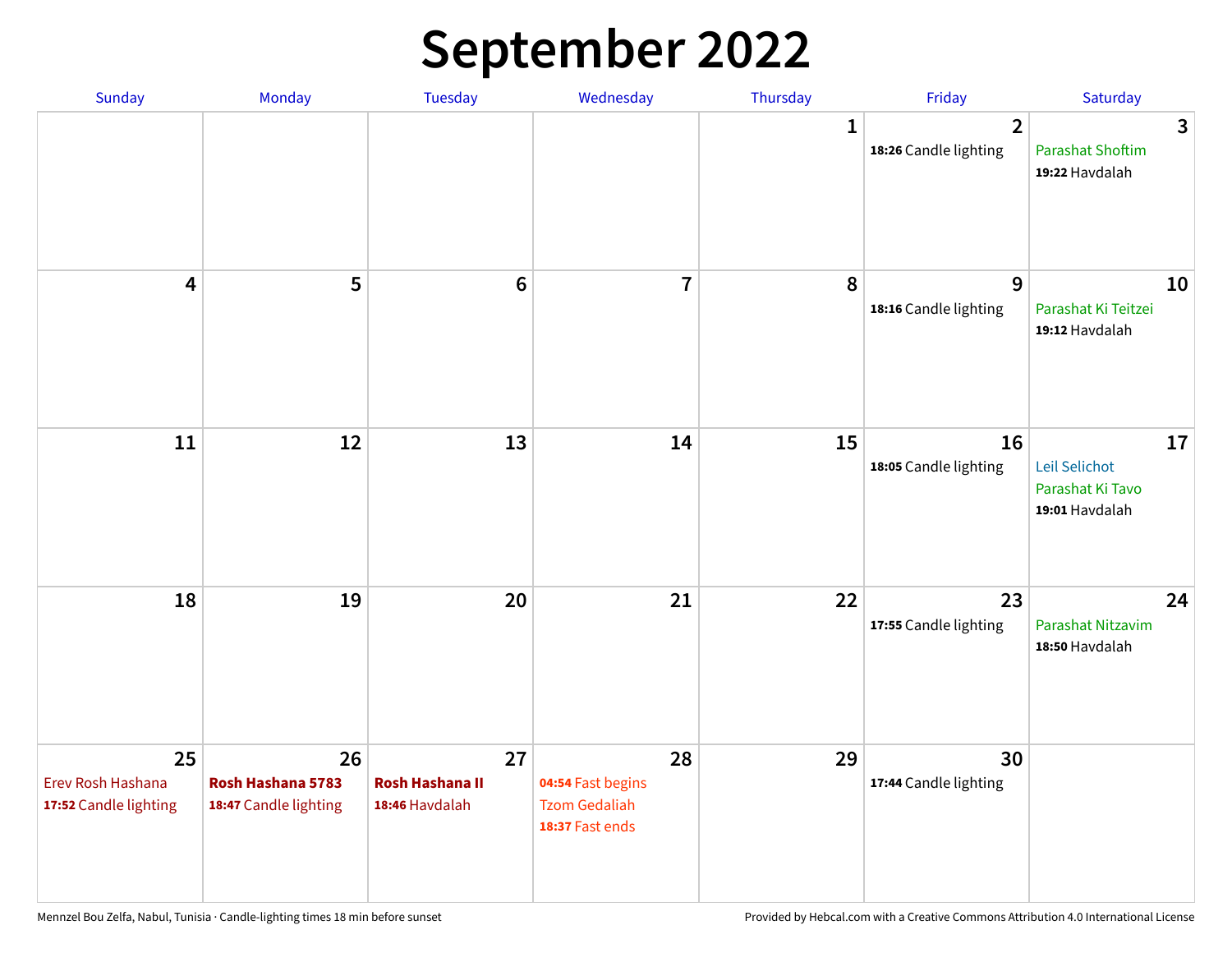## **October 2022**

| Sunday                                                   | Monday                                               | <b>Tuesday</b>                                                    | Wednesday                                | Thursday               | Friday                                         | Saturday                                                                       |
|----------------------------------------------------------|------------------------------------------------------|-------------------------------------------------------------------|------------------------------------------|------------------------|------------------------------------------------|--------------------------------------------------------------------------------|
|                                                          |                                                      |                                                                   |                                          |                        |                                                | 1<br><b>Shabbat Shuva</b><br>Parashat Vayeilech<br>18:40 Havdalah              |
| $\overline{2}$                                           | 3                                                    | $\overline{4}$<br><b>Erev Yom Kippur</b><br>17:38 Candle lighting | 5<br><b>Yom Kippur</b><br>18:34 Havdalah | 6                      | $\overline{7}$<br>17:34 Candle lighting        | 8<br>Parashat Ha'Azinu<br>18:30 Havdalah                                       |
| 9<br><b>Erev Sukkot</b><br>17:31 Candle lighting         | 10<br><b>Sukkot I</b><br>18:27 Candle lighting       | 11<br><b>Sukkot II</b><br>18:25 Havdalah                          | 12<br>Sukkot III (CH"M)                  | 13<br>Sukkot IV (CH"M) | 14<br>Sukkot V (CH"M)<br>17:24 Candle lighting | 15<br>Sukkot VI (CH"M)<br>18:20 Havdalah                                       |
| 16<br>Sukkot VII (Hoshana Raba)<br>17:22 Candle lighting | 17<br><b>Shmini Atzeret</b><br>18:17 Candle lighting | 18<br><b>Simchat Torah</b><br>18:16 Havdalah                      | 19                                       | 20                     | 21<br>17:15 Candle lighting                    | 22<br>Mevarchim Chodesh Cheshvan<br><b>Parashat Bereshit</b><br>18:11 Havdalah |
| 23                                                       | 24                                                   | 25<br>Rosh Chodesh Cheshvan                                       | 26<br>Rosh Chodesh Cheshvan              | 27                     | 28<br>17:07 Candle lighting                    | 29<br><b>Parashat Noach</b><br>18:03 Havdalah                                  |
| 30                                                       | 31                                                   |                                                                   |                                          |                        |                                                |                                                                                |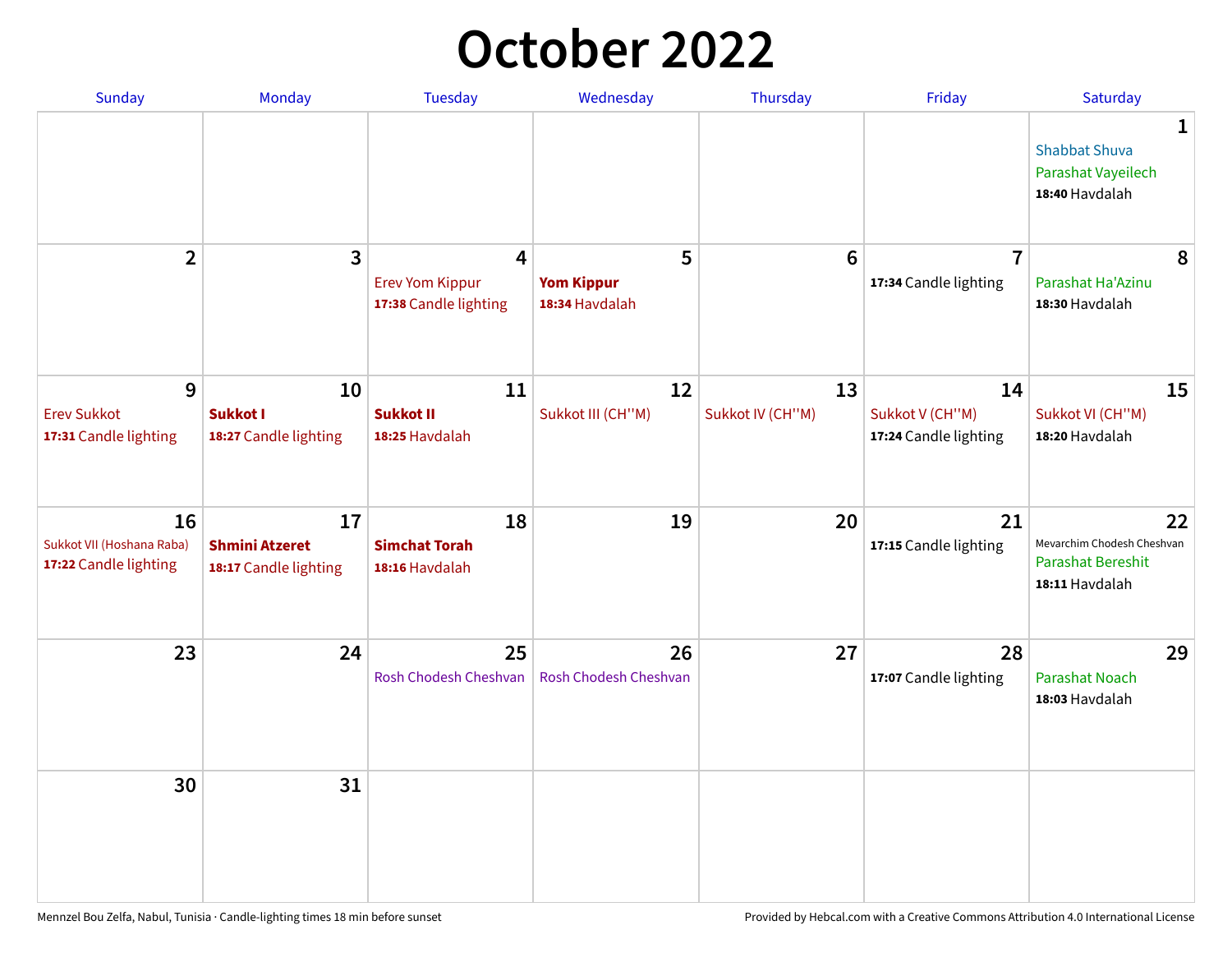#### **November 2022**

| Sunday         | Monday                  | <b>Tuesday</b>                                 | Wednesday        | Thursday                  | Friday                                             | Saturday                                                                 |
|----------------|-------------------------|------------------------------------------------|------------------|---------------------------|----------------------------------------------------|--------------------------------------------------------------------------|
|                |                         | $\mathbf{1}$<br>Yom HaAliyah School Observance | $\overline{2}$   | $\mathbf{3}$              | $\boldsymbol{4}$<br>16:59 Candle lighting          | 5<br>Parashat Lech-Lecha<br>17:57 Havdalah                               |
| $6\phantom{1}$ | $\overline{\mathbf{7}}$ | 8                                              | $\boldsymbol{9}$ | 10                        | 11<br>16:53 Candle lighting                        | 12<br>Parashat Vayera<br>17:51 Havdalah                                  |
| 13             | 14                      | 15                                             | 16               | 17                        | 18<br>16:48 Candle lighting                        | 19<br>Mevarchim Chodesh Kislev<br>Parashat Chayei Sara<br>17:47 Havdalah |
| 20             | 21                      | 22                                             | 23<br>Sigd       | 24<br>Rosh Chodesh Kislev | 25<br>Rosh Chodesh Kislev<br>16:45 Candle lighting | 26<br>Parashat Toldot<br>17:45 Havdalah                                  |
| 27             | 28                      | 29                                             | 30               |                           |                                                    |                                                                          |